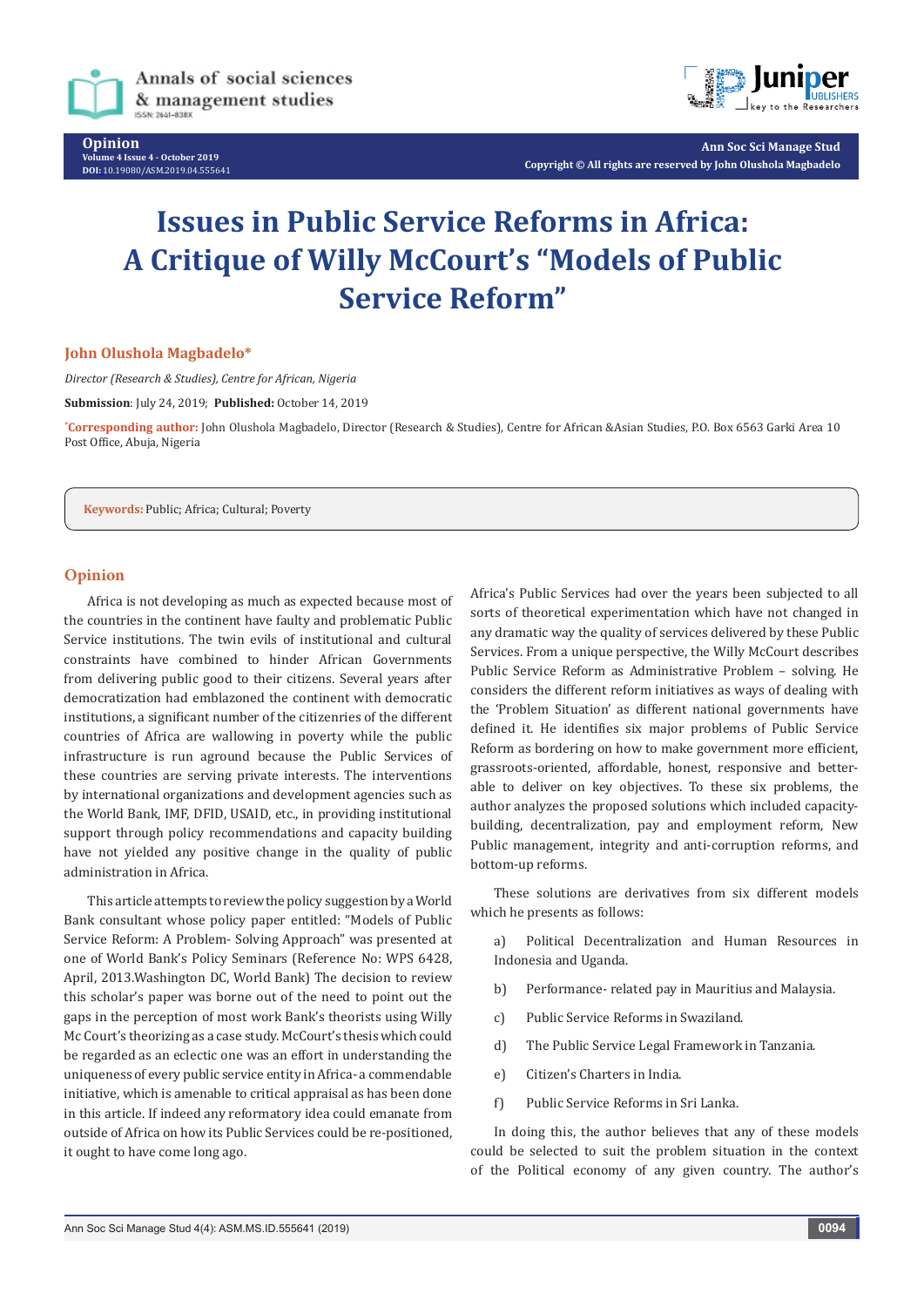characterization of the Weberian Public Administration and Capacity Building was almost a correct depiction of the Nigerian bureaucratic setting. The assertion that for the weberian model to produce the anticipated results, there ought to be in place a culture that respects rules is a truism. The Nigerian Public Service system is rules-based but efforts are still being made to ensure perfect adherence to rules devoid of patrimonial and other subjective values. The series of regular workshops being organized by the Office of the Head of the Civil Service of the Federation are aimed at attitudinal and behavioral modification.

The second condition for Weberian Bureaucracy's effectiveness as stated by the author counseled that the service rules should not be undermined by patronage pressures. This idea is an apt and relevant one especially viewed against the backdrop of the series of challenges facing Public Service systems in democratic environments in which politicking could be extreme, thereby penetrating the entire social systems of the country including the Bureaucracy.

On Capacity-building, the author correctly recognizes the need for thriving bureaucracy to promote and encourage capacity building programs as a way of beefing up performance level of staff of the bureaucracy. He, however, emphasized that such capacity building schemes ought not to be undertaken in an organizational vacuum. The author's analysis of decentralization and central-local relations, in which he differentiated between political decentralization and administrative decentralization; territorial and functional decentralization made his thesis on central-local relations rather complex. In the Nigerian context, none of the categorizations captures the nature of the relationship between Nigeria's Federal Public Service and State Public Service systems. The National Council on Establishment in Nigeria, which came into being in 1957 which is chaired by the Head of the Civil Service of the Federation, is the only national body which provides a forum for the Central and State governments to seek ways of harmonizing their policies on Establishments including their Schemes of Service.

The nature and character of Local Government Public Service systems in Nigeria are determined by the State Governments that have supervisory power over them. This situation has continually given credence to the agitation in some quarters for Local Government autonomy. The point to note here is that the nature of political decentralization in Indonesia and Uganda as portrayed by the author is different from what obtains in Nigeria. Thus, rather than talk about 'Central-Local Relations' in Nigeria, it is more appropriate to focus on Federal or Central – State relations because power is majorly shared between the Federal and State Governments in Nigeria.

On Performance Management, our author's theory was hinged on the Malaysian Model, which from my assessment is not different from the Nigerian SERVICOM Initiative which is aimed at upgrading and expanding the frontiers of service delivery to Nigerians, thereby making government more responsive and accountable to the citizenry. SERVICOM is the acronym for "Service Compact with Nigerians". This initiative is unique and novel, and ought to have at least received a passing reference by our author in view of its impressive impact. The author's assessment of citizen's charters in India seems to some extent a correct reading of some of the preliminary challenges faced by the Nigerian SERVICOM charters designed by each of the Ministries, Departments and Agencies (MDAs). However, steps have been taken to correct the observed anomalies as the charters in Nigeria's Ministries, Departments and Agencies (MDAs) have inputs from the relevant stakeholders. Overall, the author is of the view that regardless of the general applicability of certain theories, there is the need to begin by identifying specifically the problems of each reforming entity before proceeding to solving them.

## **Critique**

a) The six models are not exhaustive. There could be as many models as there are Countries interested in reforming their Public Services. Every Country in the World is a veritable laboratory for the discovery of principles of Public Service Reforms.

b) The Problem-solving approach does not present any generally applicable theory of Public Service Reform. This approach seems eclectic and therefore weak.

c) The article's focus is general without any deep attachment to a given case study. The choice of countries was not representative of global diversities – (Swaziland, Sri-Lanka, Mauritius, Malaysia, India, Indonesia and Uganda). The experiences of these countries cannot be generalized for other countries in the Zones they represent because each country's historical experiences and reality vary one from the other.

d) Too much emphasis is placed on the development of structures which the author like several others misconstrues as institution building. Africa is not lacking Public Service structures but deficient in Public Service culture. Any theorizing that does not address the cultural dimension of public service administration in Africa is defective, and therefore inadequate.

## **Conclusion**

Nevertheless, the paper is a scientific rendition of the historical manifestations of Public Service Reforms in the chosen countries of reference. The author succeeded in examining the problems confronting the Public Service using different countries as case studies, thereby arriving at six models of problemsolving approach to Public Service Reforms. The strength of this approach is in the recognition of the uniqueness of each country's problems as a determinant of how its own Public Service would be reformed. This apparently is an admission of the absence of universally acceptable theory of Public Service reform. Yet, the Public Service as the engine room of the Government is central to the public service delivery plan of any Government, and therefore a key factor in the legitimacy of any public administration.